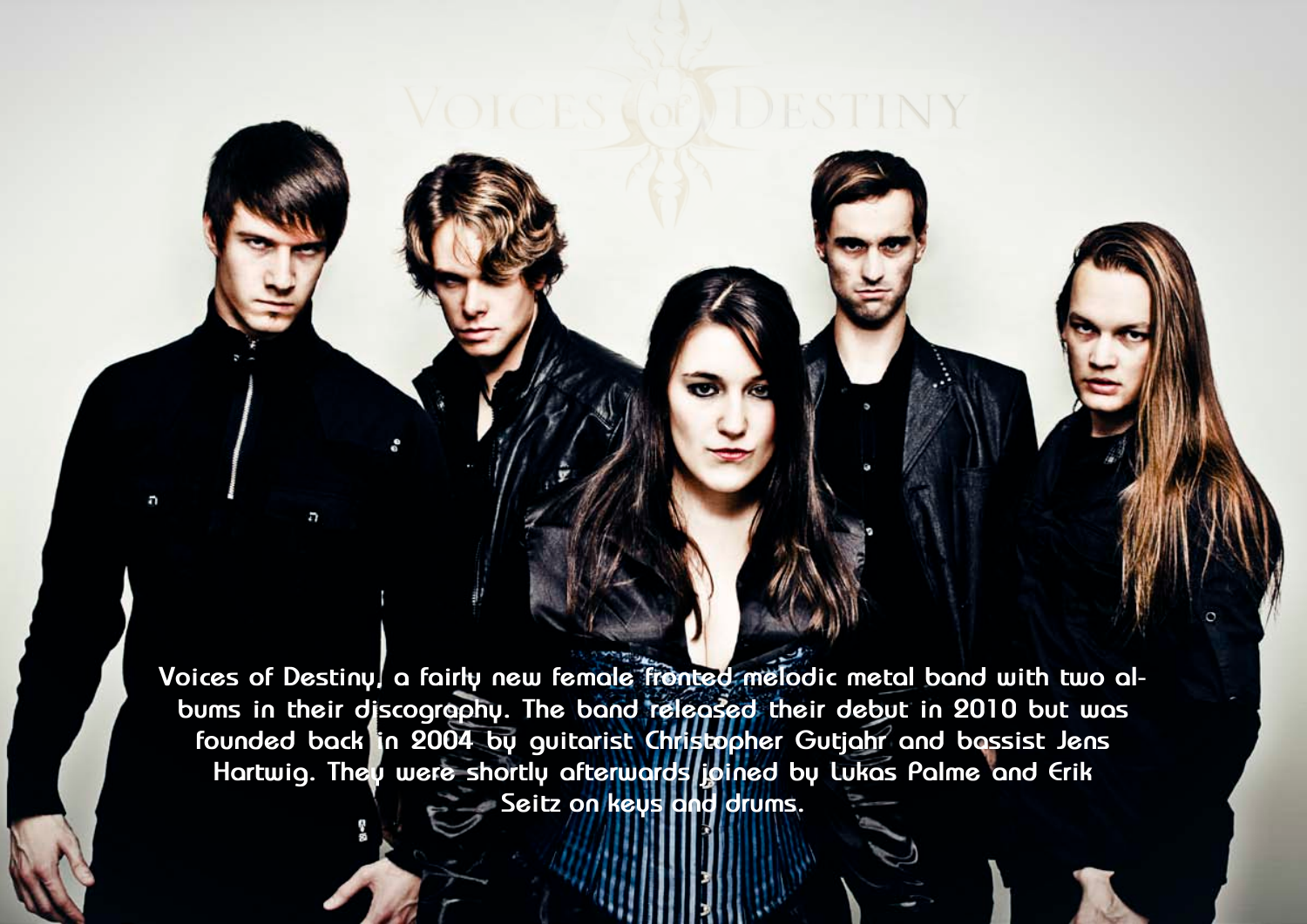written by daniel källmalm photos: massacre press photos published on 9/2-2012

- In the beginning there had been an other singer, but in 2005 they decided to part from her. At the end of the same year I asked to rehears with the boys and since then we play music together.

That is explained by Maike Holz mann, the band's vocalist who along with Lukas Palme who does the growls and plays the keyboards took their time answering our questions.

Voices of Destiny combine gothic and sympho nic metal and Mai ke explains that

they use heavy guitar riffing and constant interaction b e t w e e n Maike's clear soprano voi ce and Lukas' growls that form these contrasts that the band's music con sists of. They do also use b o m b a stic symphonic parts but not as excessive as with many of the other bands that use them.

Their musi cal influences are many diffe rent artists and bands but their main source of inspiration is life says Maike.

- Lots of our lyrics deal with everyday issues. We try to handle these things in our songs and give our

> Hallowed PDF-article Design by Daniel Källmal

listeners the chance to do so as well.

## **Power Dive**

Which is why the name "Power much. Dive" (which happens to be the name of the debut album by the *tion* is a band Gun Barrel)?

Seen from the debut Lukas ex plains that he thinks the band has improved in every aspect of their music, from the com position, the lyrics, the instru mentation and the vocal use, every aspect is better. This can be heard on the new album that is called "Power Dive" which does not only show the se mentioned improvements.

topic, whereas most of our other are many good songs on the al- lyrics and the instrumental arrangement.

SOILWORK

- "Power Dive" also turned out being more heavy and aggressive than "From the Ashes". My grim shouts are much more pre sent and we reduced the orchestral lines a little bit to give more importance to the guitars. Maike put emp hasis on singing even more emo tional. On top of it all, we got this punching sound from the rhythm instru ments that we somehow mis sed on our first record.

So, what about "Power Dive"? Mai ke explains a little about the songs and the themes on the album.

- All the songs on "Power Dive" where written for this album, except of *Red Winter's Snow I: Prophets of Doom*. That's also a song that contains a socio-critical

songs are about very daily the mes as I already mentioned. Each song stands for itself, but can also be seen in a bigger context. On "Power Dive" many songs deal with themes like being abando ned or being rejected. That leads likes the vocal us to the next question.

- As you might know the ope - al song as ner of the album is also called *Po wer Dive*. In the process of finding c e r n i n g the album's name we quickly no - both the ted that the content of this song combines the idea of many other songs as well. Therefore we decided to name the al bum "Power Dive". Maike also says that

there

bum and that her current favourite song is *The Untouchable* which has a melody that sticks in her mind for days and she lines very

- *Dedica*  very speci well, con -

When searching the net for re views there have been a bit of a m i x e d respon se, Mr D o g h a t e d the al bum and gave it 3/5 which is the lowest ratings he gi ves, all the ones with a rating of seven steps I found shared our view, there were some average ra tings and some really good ones so quite a normal response that would point towards a rather good album if you average the ratings. Lukas explains that the band themselves are very pleased with the album.

- All the goals we have set like for example a more powerful sound, technical improve ment, better struc ture, a more compact impression, and at least 50 minutes du ration were accom plished. I really enjoy listening to the album by myself while paging through the beautiful booklet, which is really important to me.

## **Touring & Future**

Thinking about an al bum, touring was in the